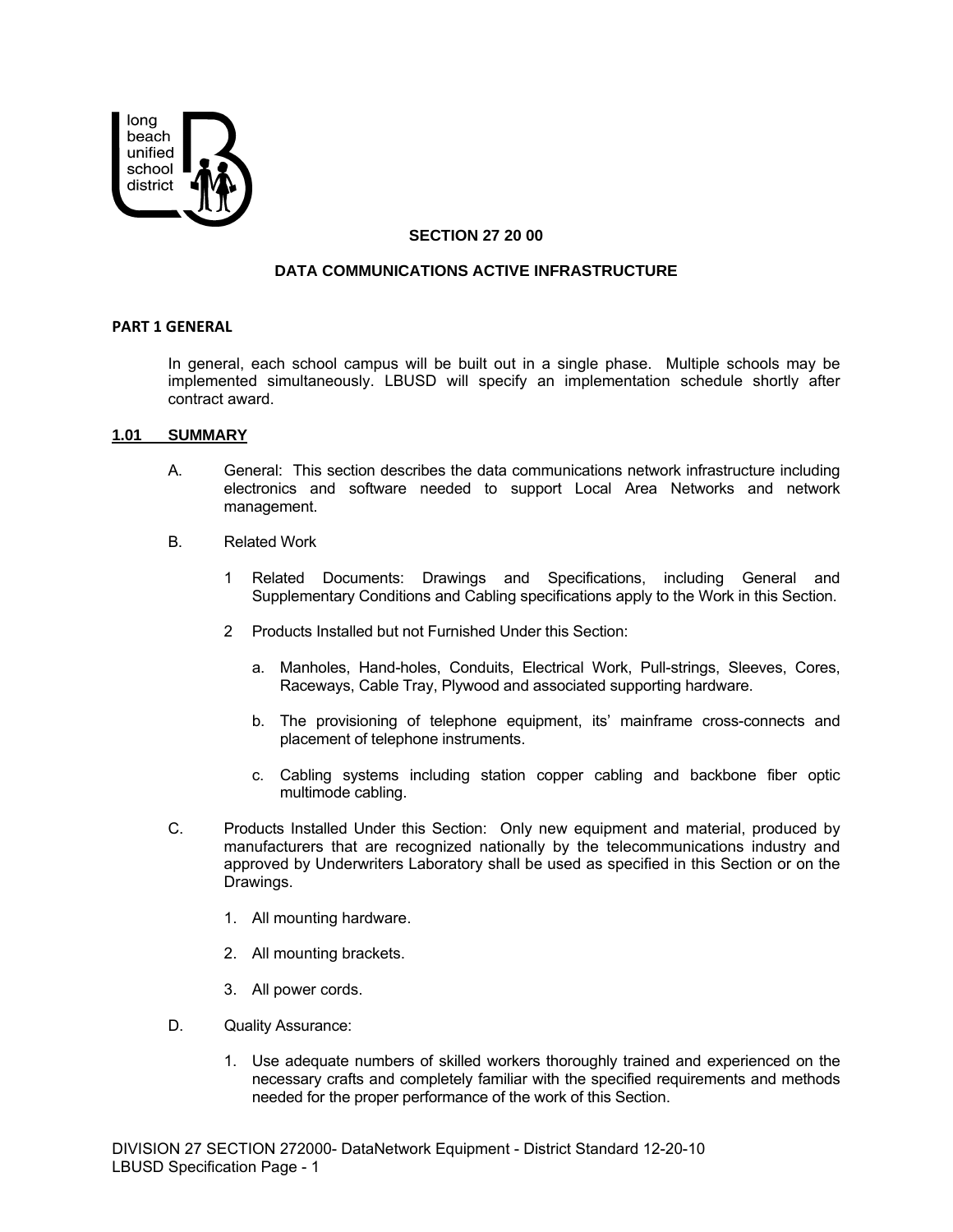- 2. Contractor is required to provide references of three similar installations completed in the last 12 months in the Southern California Area.
- 3. Contractor must provide a project manager who has demonstrated the ability to supervise a project of this magnitude. The project manager must be available to be interviewed by the District and/or their representative, and must be deemed acceptable by the School District and/or their representative. The Project Manager must be available to attend meetings as required. Acceptance will not be unreasonably withheld.
- 4. Contractor shall be manufacturer certified to provide and install Data Communications equipment.
- E. References: Comply with the provisions and recommendations of the following documents, except where more stringent documents are indicated.
	- 1. IEEE and ANSI standards for Fast Ethernet (100BaseTX/FX) and Gigabit Ethernet (1000BaseSX/LX) and 10Gigabit Ethernet (10GbaseSR/SL).
	- 2. Installation and configuration manuals for specified products.
- F. Submittals.
	- 1. Submit the following in accordance with the approved submittal Schedule.
		- a. Materials list of items proposed to be provided under the Section;
		- b. Manufacturer's specifications and other data needed to prove compliance with the drawings and specifications as needed to depict the space required for these items, and their interface with the work of other trades;
		- c. Manufacturer's recommended installation procedures which, when approved by LBUSD, will become the basis for accepting or rejecting actual installation procedures used on the work.
		- d. Provide current part numbers and confirm with District Representative.
- G. Delivery, Storage and Handling.
	- 1. Delivery of Materials: Deliver materials (except bulk materials) in manufacturer's unopened containers fully identified with manufacturer's name, trade name, type, class, grade, size and color.
	- 2. Storage of Materials: Store materials in unopened containers. Store off ground and under cover, protected from damage.
- H. Warranty: LAN electronics and associated software shall be warranted for three years (24 hour/7-day-per-week) with on-site service for MDF core switch electronics and one year (8am-5pm) on-site service for IDF switch locations.

### **2.0 PRODUCTS**

# **2.01 LAN ELECTRONICS**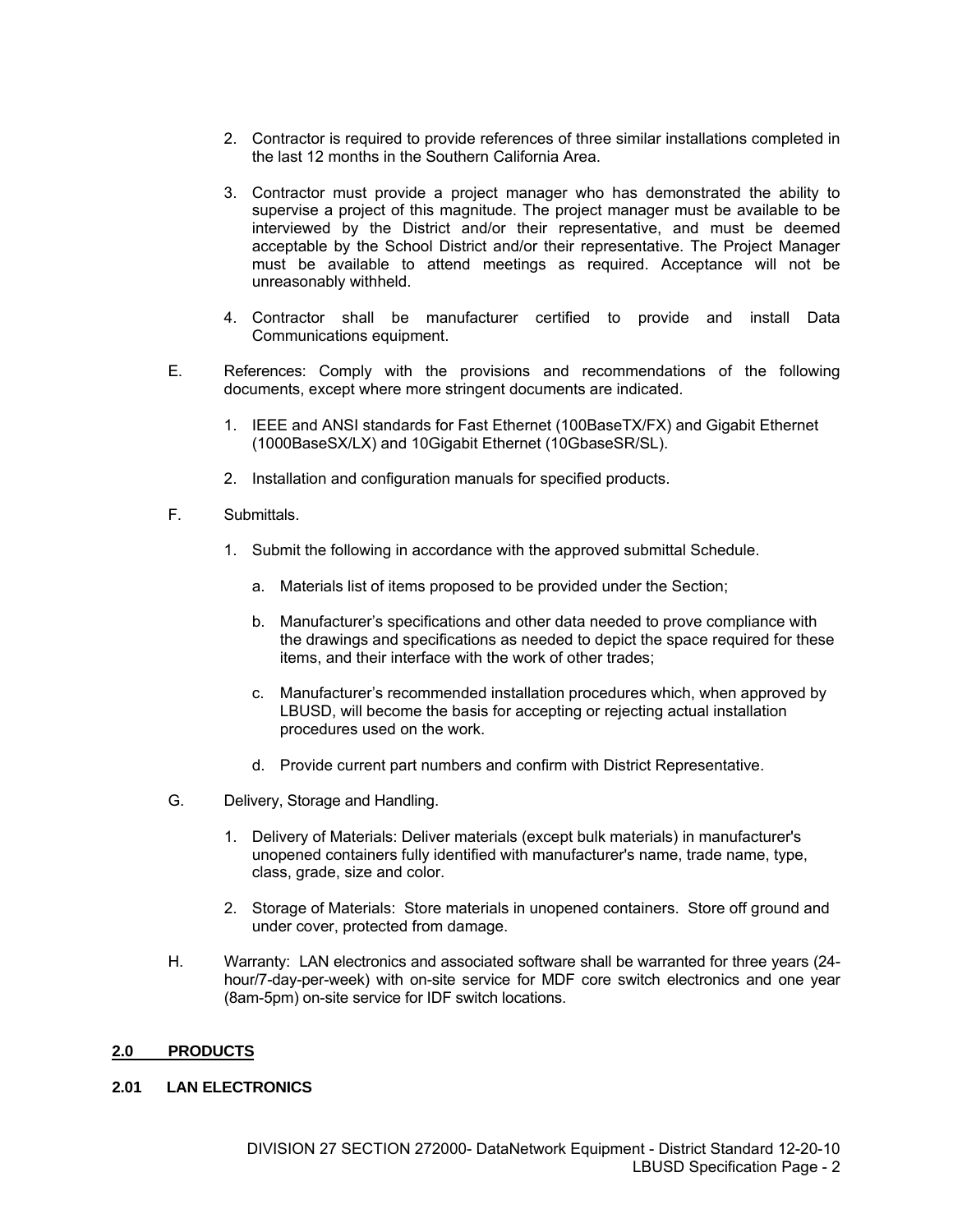- A. Material Must be rack mountable in the equipment racks specified in the structured telecommunications cabling and pathway system standard.
- B. Shall be able to be remotely managed by existing LBUSD CiscoWorks LAN Management Solution (LMS).
- C. Manufacturer: Please provide current part number and confirm with District during submittal phase.
	- 1. Cisco 4500-E and 6500-E Series chassis
	- 2. Cisco Supervisor 720 and Supervisor 7 modules with advanced routing capabilities
	- 3. Cisco WS-C3560E-S access layer switch
	- 4. Cisco RPS 2300 power system
	- 5. Tripplite SU5000RT4UHV rack-mount UPS.
	- 6. Centralized Wireless LAN management and control with single sign on security

# **2.02 FILE STORAGE SERVER**

- A. Material Must be rack mountable in the equipment racks specified in the structured telecommunications cabling and pathway system standard.
- B. Operating System:
	- 1. Microsoft Windows Storage Server 2003 Release 2, Standard x64 Edition with HP All-in-One Storage Manager.
- C. Processor:
	- 1. Quad-Core Intel® Xeon® E5430 2.66 GHz
	- 2. Single processor
- D. Memory:
	- 1. 4GB (2 x 2GB) standard
- E. Storage Controller:
	- 1. Smart Array P800/512MB Controller (RAID 0/1/5/6) with BBWC and external expansion.
- F. Drive Support:
	- 1. Eight small form factor (SFF) hot-plug internal bays that support SAS or SATA HDDs
		- a. 2 x 72GB SAS SFF HDDs for mirrored OS
	- 2. External SAS or SATA HDD support via bundled HP StorageWorks 60 Modular Smart Array enclosures
		- a. 6 x 750GB SATA LFF (4.5TB SATA model)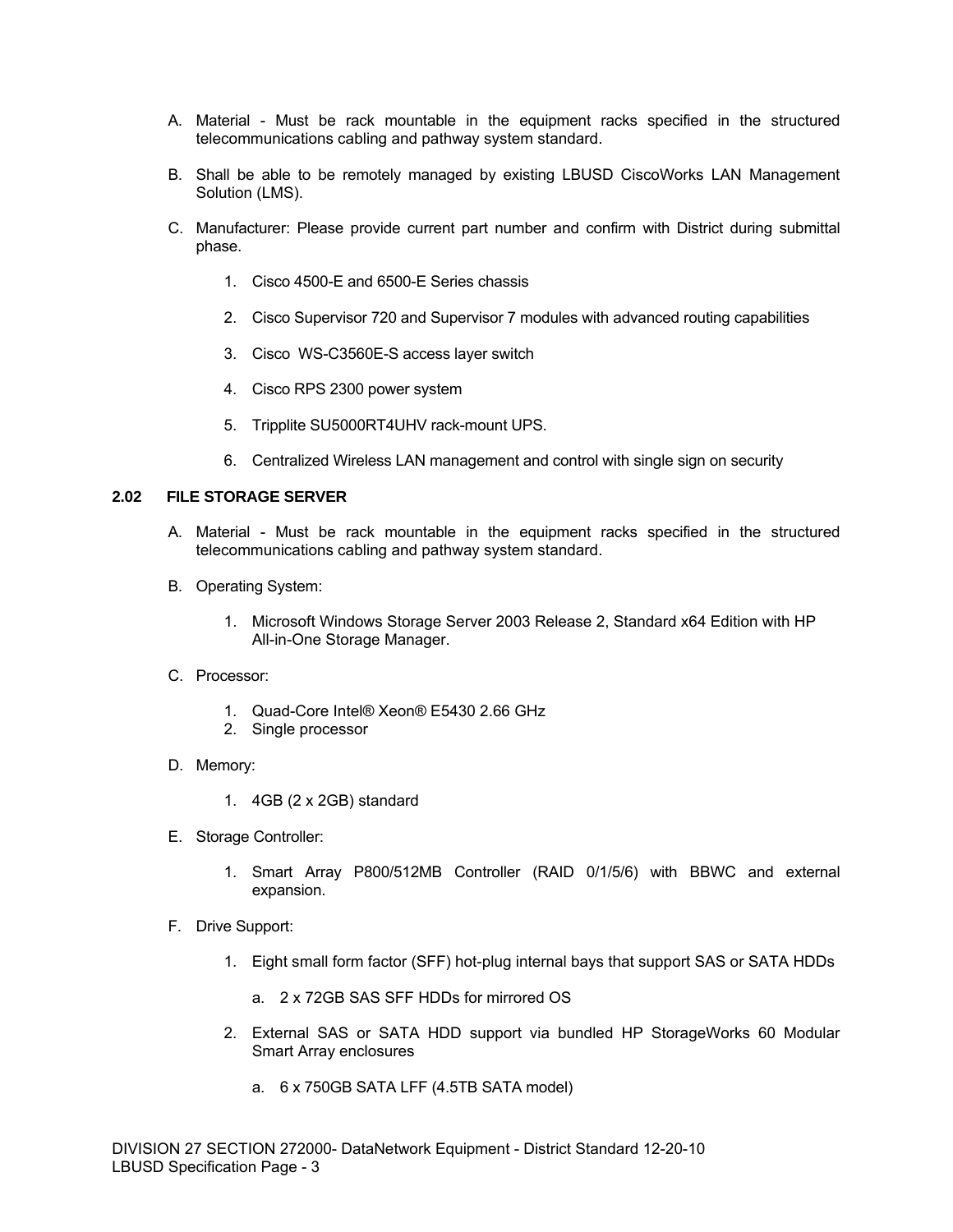- b. 6 x 1TB SATA LFF (6TB SATA model)
- c. 6 x 300GB SAS LFF (1.8TB SAS model)
- d. 6 x 450GB SAS LFF (2.7TB SAS model)
- 3. Slimline DVD-ROM Drive (8x/24x)to support System Restore
- G. Network Controller:
	- 1. Dual embedded NC373i Multifunction Gigabit Server Adapters with TCP/IP Offload Engine
- H. Expansion Slots:
	- 1. Two embedded half-height low profile x4 PCIe slots.
	- 2. PCIe Riser: one x4 PCIe slot and two x8 PCIe slots (one slot occupied by Smart Array P800/512MB controller on all models).
- I. Redundancy:
	- 1. Hot-plug SAS/SATA hard disk drives.
	- 2. Hot plug redundant power supplies.
	- 3. Fully redundant hot plug fans (N+1).
- J. Management:
	- 1. HP All-in-One Storage Manager Software
		- a. File share creation and scheduled snapshots included
		- b. iSCSI features require optional installation of Microsoft iSCSI Software Target
		- c. Data protection features require optional installation of HP Data Protector Express Software.
		- d. Streamlined data replication features require optional installation of HP Storage Mirroring Software.
	- 2. Microsoft Management Console (MMC)-based user interface.
	- 3. Remote system management via Remote Desktop or Telnet.
	- 4. Remote hardware management via Integrated Lights Out 2 (iLO 2) Advanced License included.
- K. Form Factor:
	- 1. Rack (2U), (3.5-inch); Depth 26 inches (66 cm)
- L. Warranty: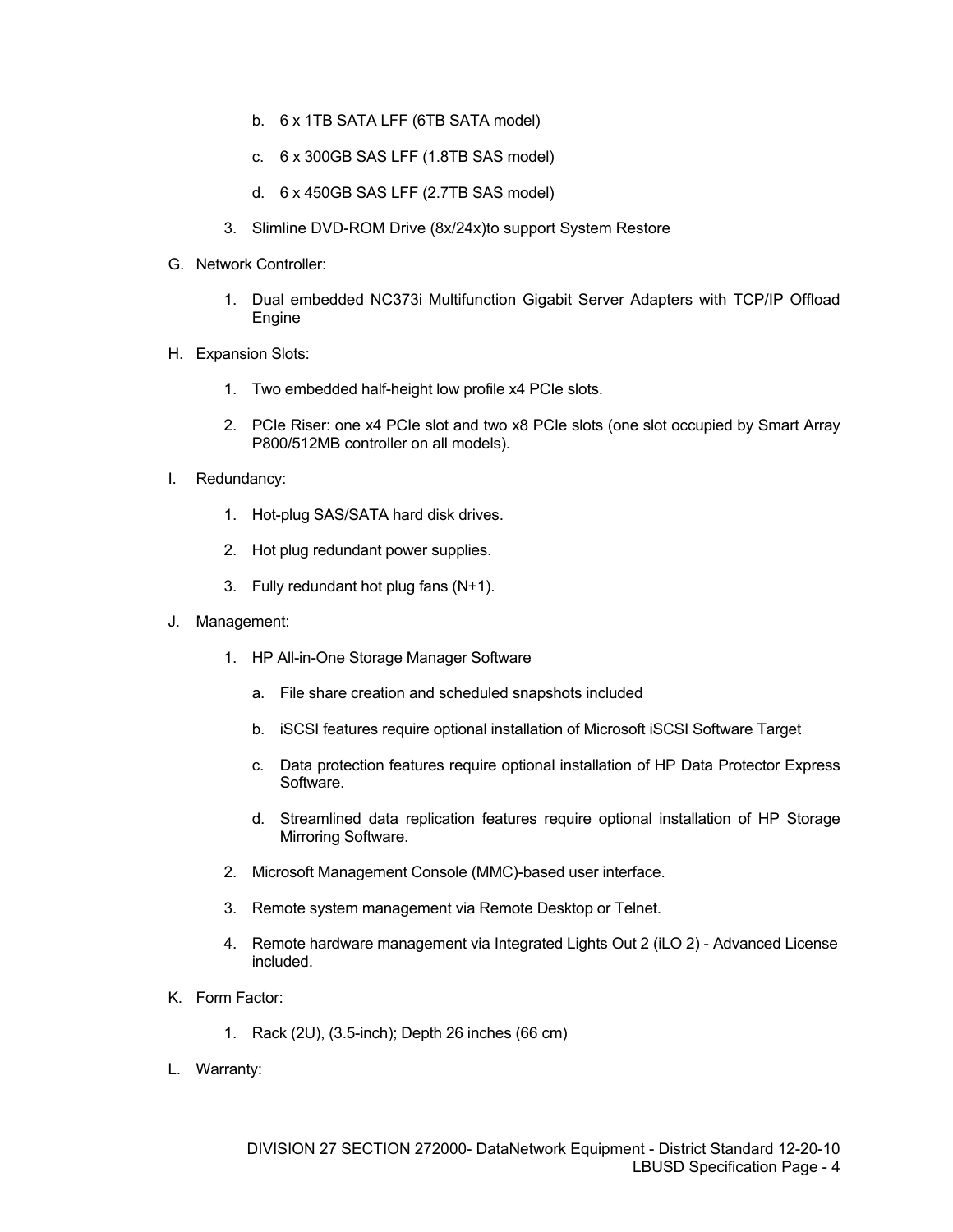- 1. Protected by HP Services and resellers and service providers. Three-year Next Business Day, on-site limited warranty (three years parts, three years labor, and three years on-site support).
- M. Manufacturer:
	- 1. HP ProLiant DL380 G5 Storage Server, or equal

# **3.0 EXECUTION**

# **3.01 SURFACE CONDITIONS**

A. Examine the areas and conditions under which the work of this Section will be performed. Correct conditions detrimental to timely and proper completion of the Work. Do not proceed until unsatisfactory conditions are corrected. Request for Information (RFIs) shall be submitted to LBUSD for direction as required.

# **3.02 INSTALLATION**

- A. Property damage caused by the contractor during the installation and testing process shall be replaced at no cost to LBUSD.
- B. Contractor will be responsible for all mounting kits and brackets for the LAN electronics.
- C. Contractor will be responsible for providing and patching ALL fiber and copper data cables into LAN electronics per LBUSD specifications.

### **3.03 LOCATIONS**

- A. Coordinate with other trades to assure proper and adequate provision in the work of those trades for interface with the work of this Section.
- B. Install the work of this Section in strict accordance with the original design, the approved Shop Drawings, pertinent requirements of governmental agencies having jurisdiction, and the manufacturer's recommended installation procedures as approved by LBUSD representative, anchoring all components firmly into position for long life under hard use.

# **3.04 LAN ELECTRONICS**

- A. General.
	- 1. The Target System Configuration in all schools will be a collapsed backbone topology. A high capacity Gigabit Ethernet (10GBaseSR/LR) switch located in the MDF of each school site will be the focal point of the backbone. WAN connectivity is via MetroEthernet Transparent LAN Service.
	- 2. The switch will connect client workstations with servers and applications throughout the school campus as well as to applications available through the WAN, and should have IP/IPXbase routing capabilities with secure shell console management.
	- 3. For all Elementary and Middle schools, this switch will be a Cisco model 4506-E equipped with a Supervisor 7e module, as well as a 4606-X2-E 6 port 10GE fiber module and a 4648-RJ45V+E 48 port 10/100/1000 copper module with POE+, quantities as required.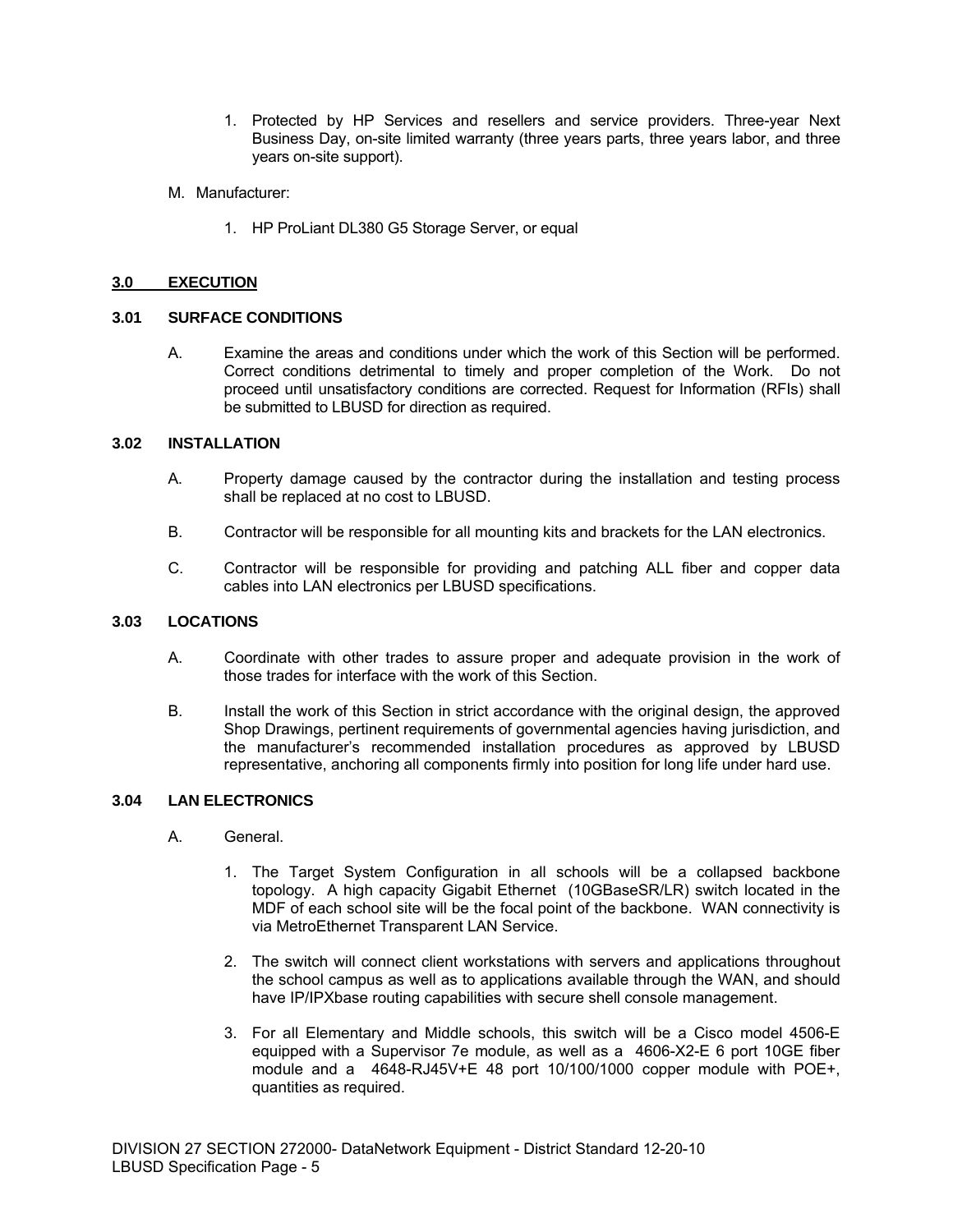- 4. For all High Schools (or where specified) the core switch shall be a Cisco 6509-E equipped with a Supervisor VS-S720-10G-3C module, as well as a 6716-10G-3C 16 port 10G module and 6548-GE-45AF 48 port 10/100/1000 copper module, quantities as required.
- 5. All core switches shall be configured with all necessary control and management modules for complete and operational system.
- 6. Each MDF 4506-E and 6509-E switch will be configured with redundant load sharing power supplies with POE support and capable of sufficient power to handle POE and full stack of blades. In the 4506 a power supply no smaller than a 2800W and in the 6500 no smaller than 4000W
- 7. Each MDF 4506-E and 6509-E switch will be supported by an in-line Tripplite UPS and appropriate extended run battery(s) such as Tripplite BP192V12-3U capable of supplying 60 minutes of power to the MDF switch at full load.
- 8. The UPS will also be equipped with an SNMP agent such as a Tripplite snmpwebcard so that the management station is notified if the UPS is operating in battery mode.
- 9. MDF UPS power supply shall be capable of interfacing with the 4506-E and 6509-E So MDF is aware of when it is using battery backup
- 10. Each building (or portable cluster) will have one Intermediate Distribution Frame (IDF) that will serve as wiring closets/technology rooms.
- 11. Access layer Fast Ethernet (100BaseTX/1000BaseTX) PoE Switches will be located in each closet supporting interfaces to switched 100BaseT Ethernet and switched 1000BasetT Fast Ethernet to station devices, delivering 802.3af power over Ethernet.
- 12. Unshielded Category 6 Twisted Pair (UTP) wiring will connect access layer switches to the station devices (PC's, printers, etc.) All 100BaseTX/1000BaseTX interfaces will be 8-pin modular (RJ-45) type.
- 13. All Gigabit interfaces to the core switch will be fiber optic.
- 14. Access layer switch will be a Cisco 3560E-S 10/100/1000 BaseT with POE+ support and, / 10GBaseSR/LR X2 uplinks as required) modules. Quantities as required.
- 15. Each set of IDF 3560E-S switches will be supported by a Cisco RPS 2300 redundant power system with in-line Tripplite SU1000RTXL2Ua or SU1500RTXL2UA UPS and appropriate extended run battery(s) such as Tripplite BP2428-2U or BP48V242U capable of supplying 60 minutes of power to the RPS 2300 at full load.
- 16. The UPS will also be equipped with an SNMP agent so that the management station is notified if the UPS is operating in battery mode. The SNMP agent will support **Ethernet**
- 17. Multimode fiber optic cable (laser optimized 50/125μm) will connect the IDF LAN Electronics to the high capacity Ethernet switch.
- 18. Each school will be equipped with a Wireless LAN controller supporting management of LWAPPs, 802.1x and single sign on such as Cisco 5508 Wireless Controller.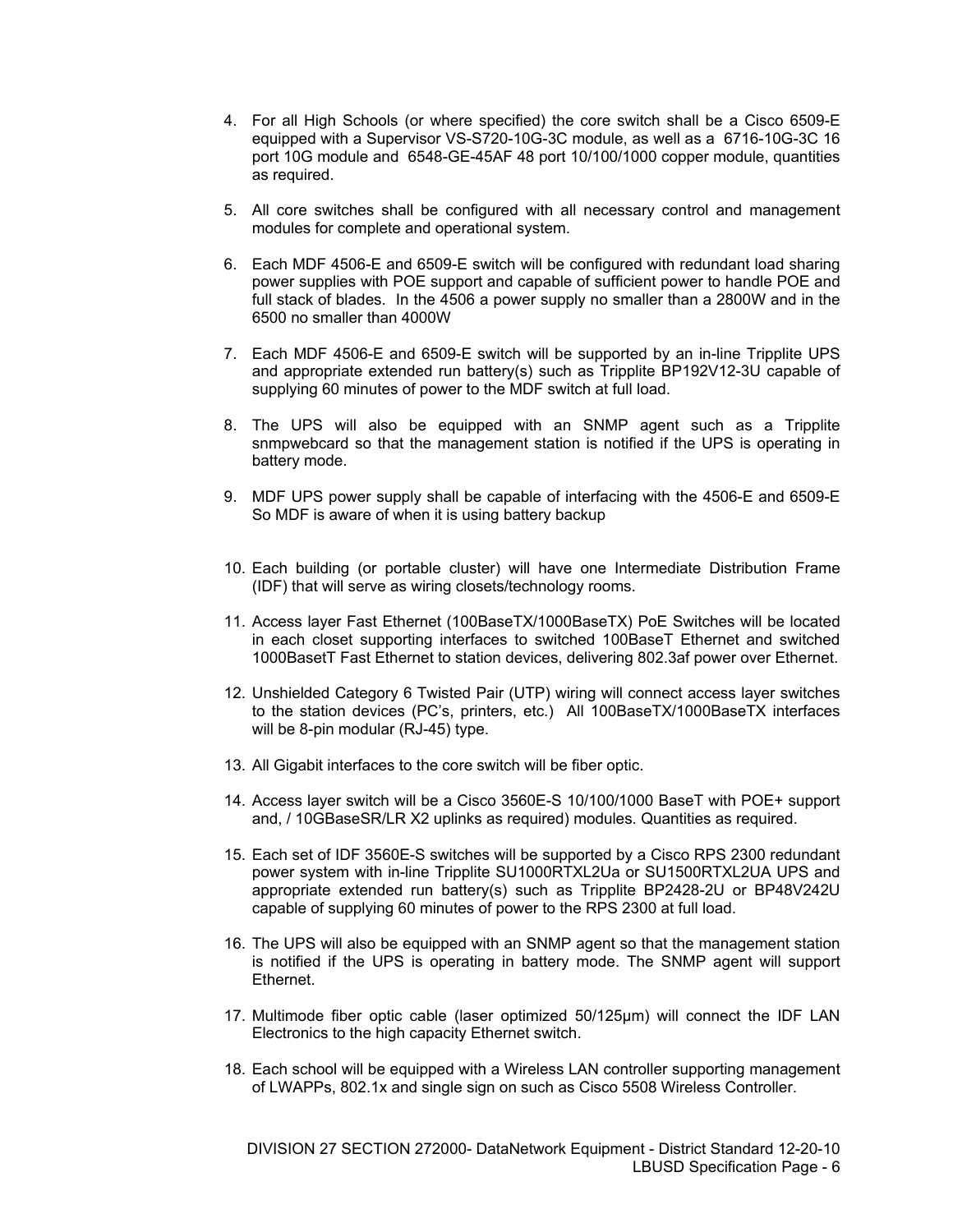- 19. Wireless LAN controller will support redundant power supply and network connections.
- 20. Wireless Access Points supporting latest technologies (POE, N-Draft) and are centrally manageable and support 802.1x such as Cisco Air-LAP1142N.
- 21. The goal of the network is to allow any workstation (PC) access to any application that the user is authorized for on the LAN or WAN.
- 22. All MDF and IDF switch components must be manageable by the existing LBUSD Cisco Works centralized system management console.
- 23. TCP/IP addresses will be provided by LBUSD. The vendor will be responsible for configuring each switch with the appropriate TCP/IP address and District configuration. The console and management software is currently installed at LBUSD offices.

# **3.05 FILE STORAGE SERVERS**

- A. LBUSD Elementary Schools, Middle Schools and High Schools each have separate and specific file server storage requirements. Prior to ordering and installing files storage server, contractor shall coordinate with LBUSD, the specific configuration requirements of file storage server.
- B. Due to the many versions and releases of file storage servers, contractor shall not purchase server more than 60 days prior to installation.
- C. Contractor shall not purchase or install file storage server without written approval from LBUSD.

# **3.06 ACCEPTANCE TESTING**

- D. All LAN electronics specified in this document must meet manufacturer's standard tests. Testing must include the ability to successfully "ping" from one device to another and to and from PC end stations and servers. PC's must be able to connect to their appropriate servers.
- E. Device configurations must be reviewed and approved by LBUSD IT management before deployment in production environment to allow for changes and acceptance.
- F. The LBUSD project manager will issue an acceptance certificate upon successful completion of all network tests. Issuance of the certificate will not be unreasonably withheld.

### **3.07 PROJECT RECORD DOCUMENTATION**

- A. Prepare and submit copies of configurations, as-builds and logical network diagrams updated to reflect the new work completed for each campus project (i.e. site plans, cable, pathways, MDF/IDF cabinet elevations, equipment configuration spreadsheets, etc.).
- B. These documents must be delivered to LBUSD, 10 working days after a school site is completed.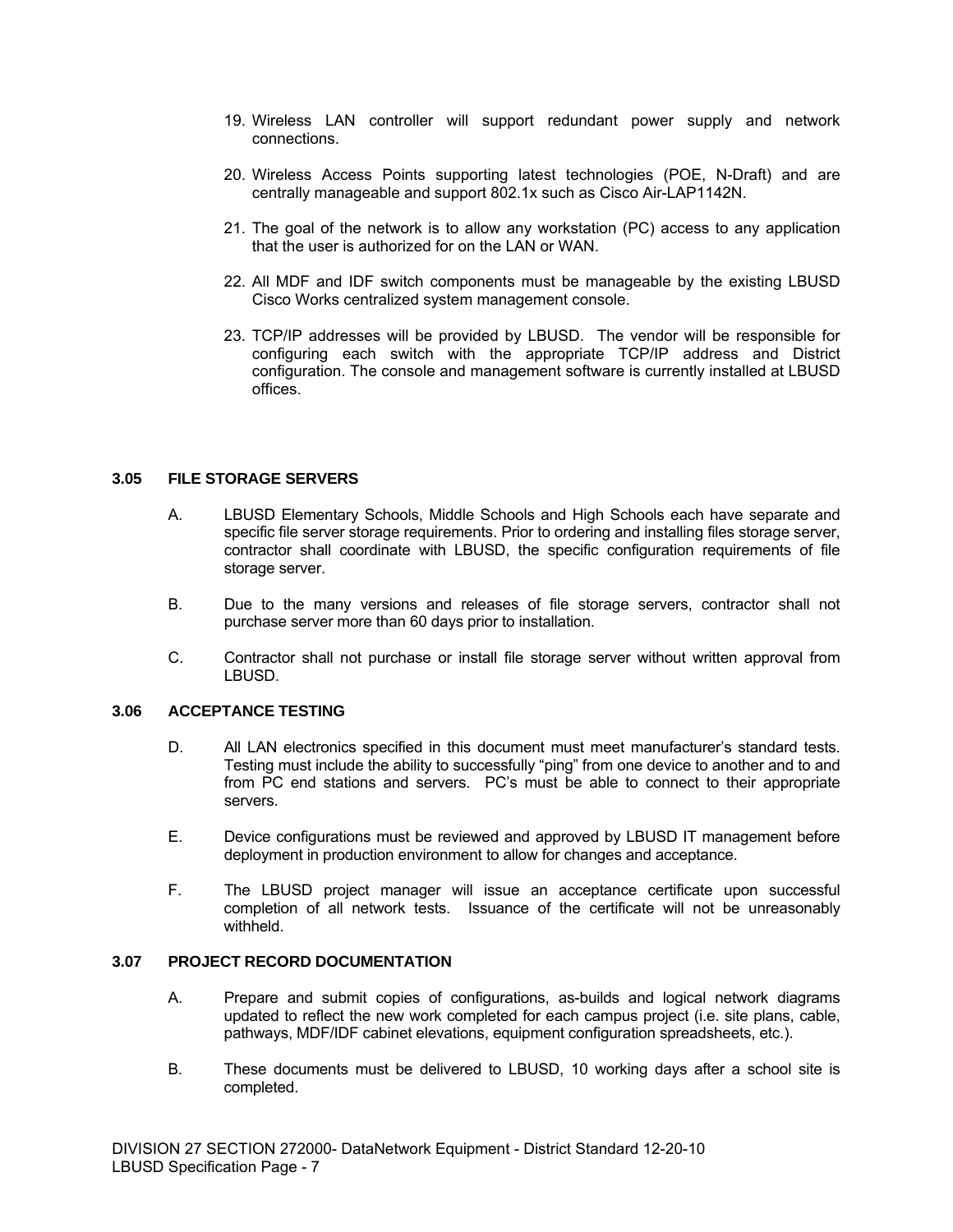# **3.08 INSTALLATION REQUIREMENTS**

- A. LBUSD requires the successful contractor to provide a full suite of installation services. A turnkey solution is expected. Specifically, this includes:
	- 1. The project shall be executed under the direction of the LBUSD project team.
	- 2. Each contractor will be responsible to coordinate activities with other contractors on site under the overall direction of the project team.
	- 3. The successful contractor will appoint their own project manager who will be responsible for the implementation of the system hardware and software components.
	- 4. The contractor shall provide the name and resume of their project manager in their response to this RFP.
	- 5. The successful contractor is expected to have their personnel perform in a professional manner. At the end of each workday, the contractor personnel will clean the work area. This includes removal of all garbage, trash, food and installation debris.
	- 6. The contractor will submit a short written report on a weekly basis to the LBUSD Project Team. This report should contain the following information:
		- a. Summary of work completed for the week concluded.
		- b. Summary of work anticipated for the following week.
		- c. Any questions the contractor has that may materially affect the project.
		- d. Any action items requested of LBUSD personnel.
		- e. Any deviations from the implementation schedule.
	- 7. The contractor will be responsible for attending coordination meetings (weekly or biweekly as needed) until the system has reached final acceptance.
	- 8. The contractor will be responsible for all phases of the equipment delivery process.
	- 9. The contractor will be responsible for all insurance, security, delivery and staging of equipment.
	- 10. The contractor will be responsible for installation of all equipment and software identified in this RFP to insure a functional, attractive and quality installation.
	- 11. The contractor will coordinate installation schedules with the LBUSD Project Team so as to minimize the impact on day-to-day operation for each campus project.
	- 12. Turnkey installation is defined as having all networking components including cabling, LAN electronics and LAN servers working as individual components as well as a homogenous system.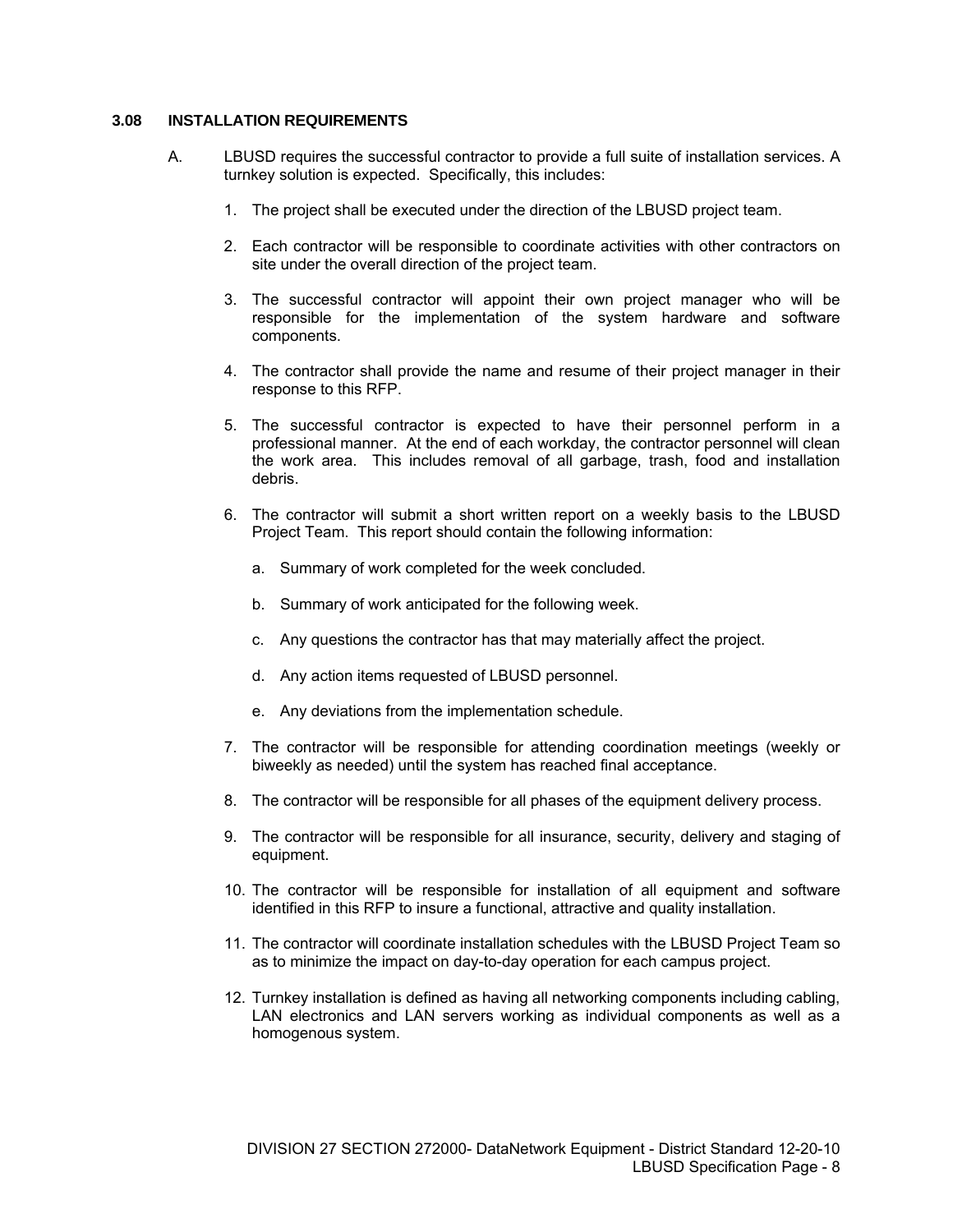# **3.09 DOCUMENTATION REQUIREMENTS**

- A. Initial set-up and configuration
- B. Configuration management for adds and changes. (Including emergency board replacement.)
- C. Problem solving and resolution procedures
- D. A custom operations manual in support of the day-to-day operations that is unique to LBUSD's Network.
- E. The contractor shall provide all products standard documentation in printed and electronic format. Two copies of the printed documentation are required for all equipment and software products proposed in this section.

# **3.10 MAINTENANCE REQUIREMENTS**

- A. Warranty The contractor shall provide one-year Smartnet maintenance on all equipment and software provided during the course of this contract. In addition, the contractor shall provide a limited lifetime hardware and software warranty on all products supplied. The contractor will warrant the system to perform in the intended use as indicated in this section.
- B. The system is expected to operate 24 hours/day, 7 days/week. At a minimum, LBUSD expects an uptime of 99 percent for any single switch component during the hours of 7:00 a.m. to 7:00 p.m. (and 98 percent uptime when calculated over a 24-hour day). The contractor should state Mean Time between Failure (MTBF) statistics in their response for the equipment bid.
- C. The contractor shall commit that major component failures will be replaced within a fourhour period. A major component shall be considered any hub or switch component that affects fifty or more user devices. The contractor should state Mean Time to Repair (MTTR) statistics in their response for the equipment bid.
- D. The contractor must provide a four-hour response time to problem calls during the Prime Period of Maintenance (PPM). For problems reported outside of PPM, response time can occur no later than the beginning of PPM for the next day. Response time is defined as on-site presence of authorized maintenance personnel equipped with appropriate spare parts and diagnostic tools.
- E. Once work has begun on repair of a critical problem, a technician shall remain on-site until the problem has been repaired. The contractor shall be allowed to change technicians at shift changes, however, the first technician shall not leave the site until the second has arrived and has been briefed on the problem.
- F. The contractor shall provide its published escalation and priority handling procedures. This shall include the names and phone numbers, in organizational chart format, of the technicians and management (up to the CEO of the company) responsible for supporting LBUSD.
- G. The contractor shall describe its policies and plans to assist LBUSD in the event of a catastrophic disaster to the facilities mentioned in this section.